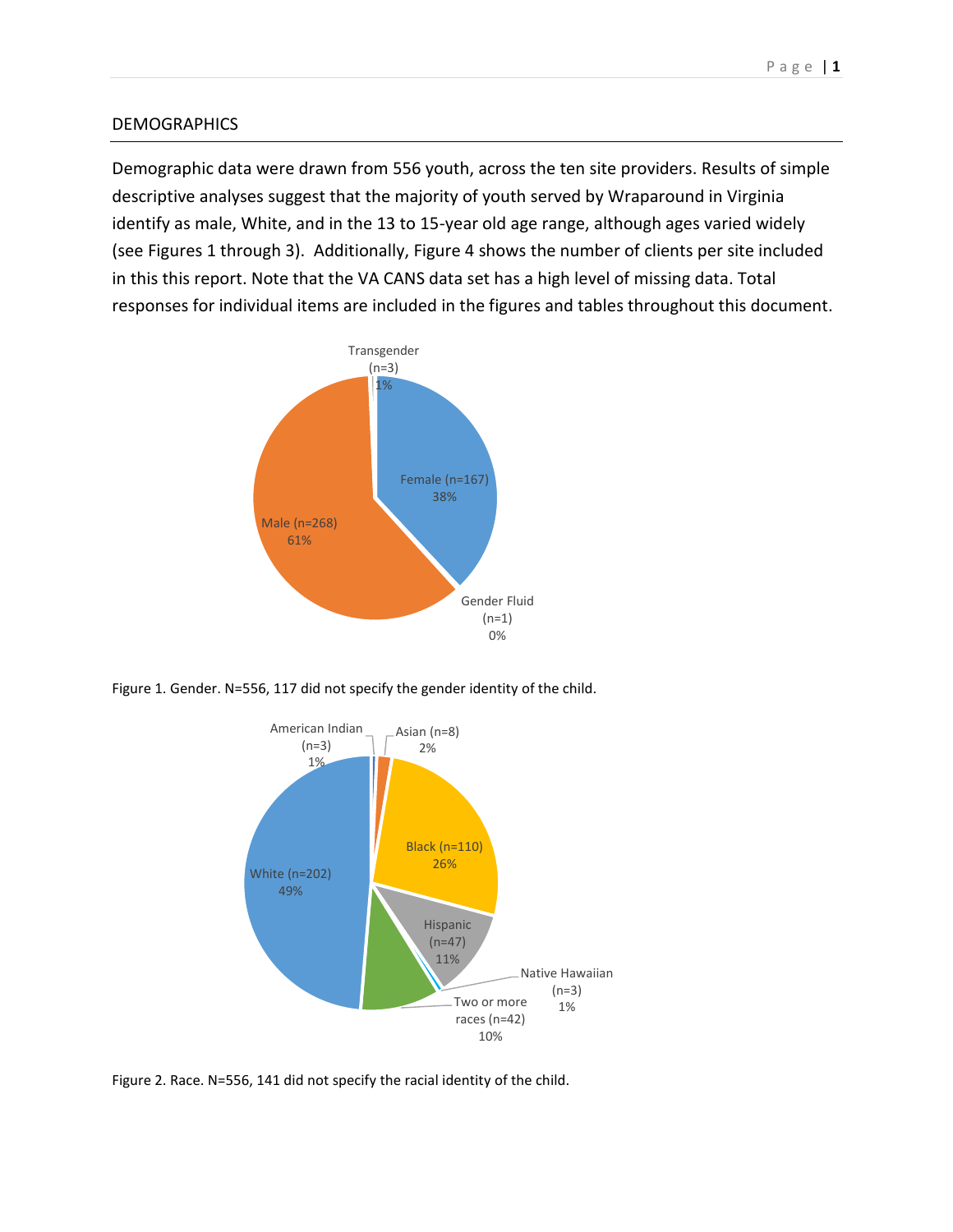

Figure 3. Age. N=556, 131 did not specify age of the child.



Figure 4. Site Providers. N=556, 227 did not specify the site providing wraparound services.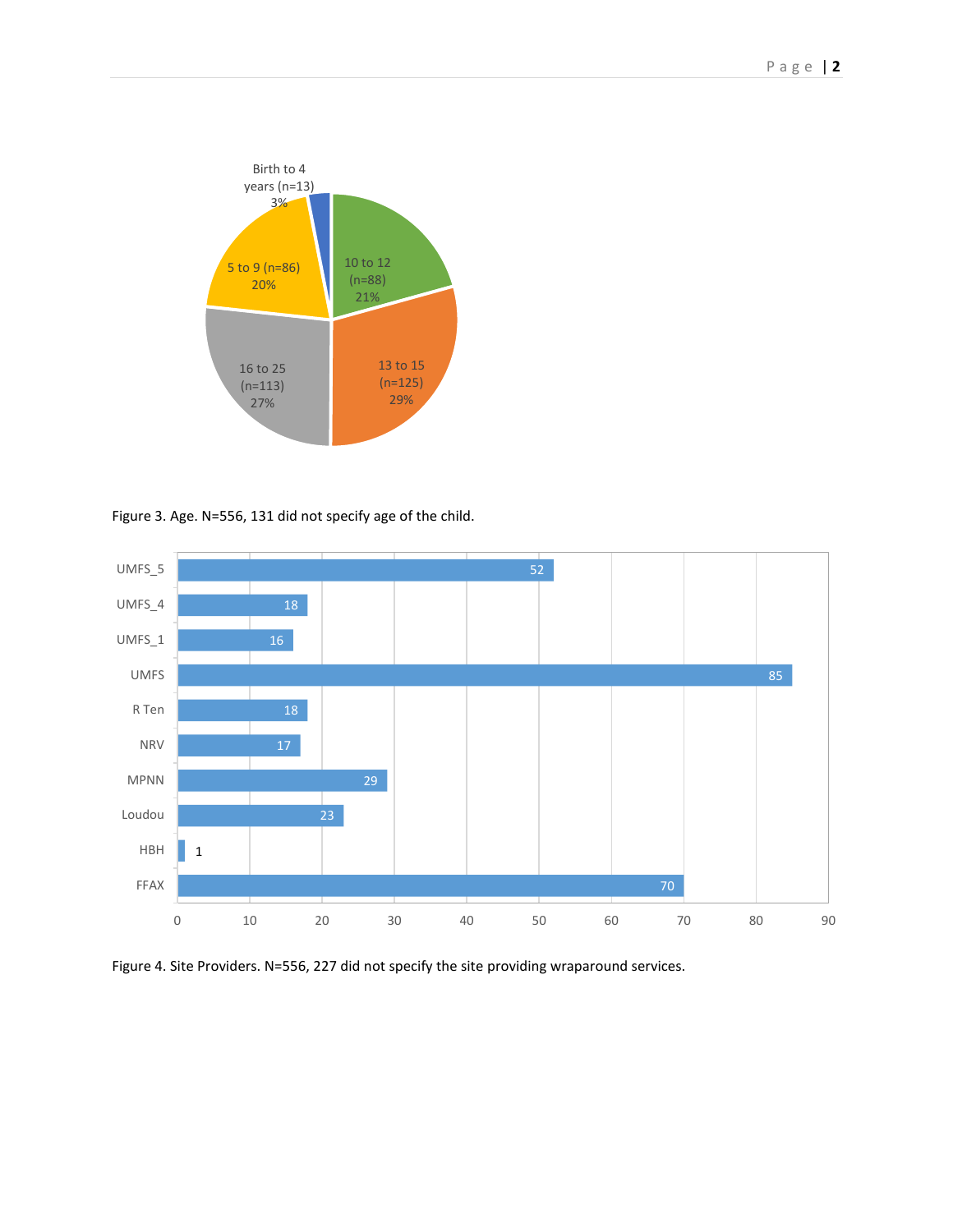## COMPARISON GRAPHS OF ACTIONABLE NEEDS

The following figures show the percentage of actionable needs at enrollment and the at  $3<sup>rd</sup>$  CANS assessment (typically at about 6 months post-enrollment). Figure 5 includes results for all fourteen items in the CANS; and Figures 6-9 include individual items separated by category. CANS data indicate a decrease in actionable needs between the 1<sup>st</sup> and 3<sup>rd</sup> assessment points, except for 'involvement with care' in the Current Caregiver category.

Figure 10 includes response rates at enrollment and at the 3<sup>rd</sup> CANS assessment. Given that not all youth were assessed three times, we see that responses are lower at the 3rd CANS assessment across all items.



Figure 5. Percent of actionable needs at enrollment and at the 3<sup>rd</sup> CANS assessment by category.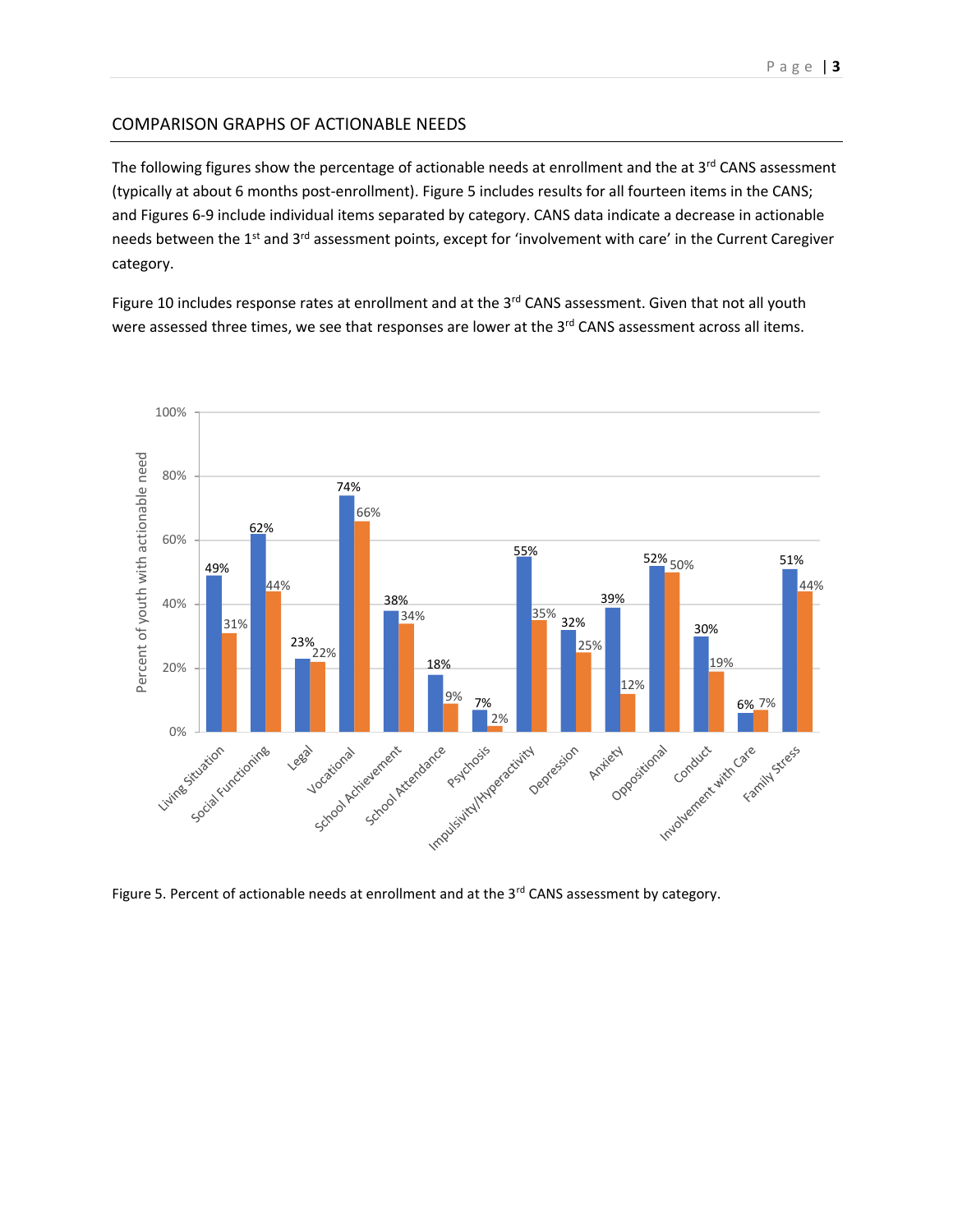

Life Domain Functioning





Child Strengths and School

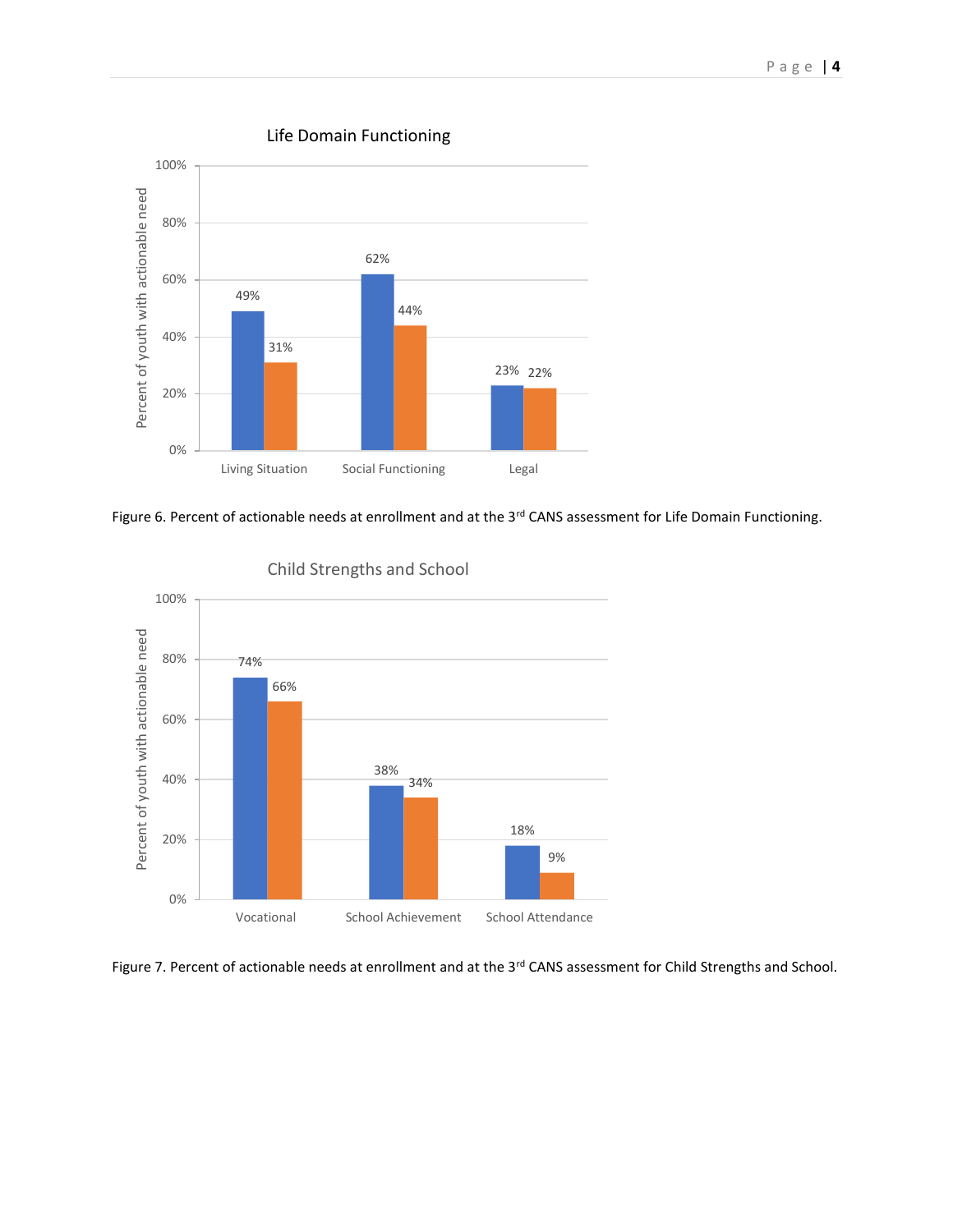

## Child Behavioral/Emotional Needs

Figure 8. Percent of actionable needs at enrollment and at the 3<sup>rd</sup> CANS assessment for Child Behavioral/Emotional Needs.



Current Caregiver